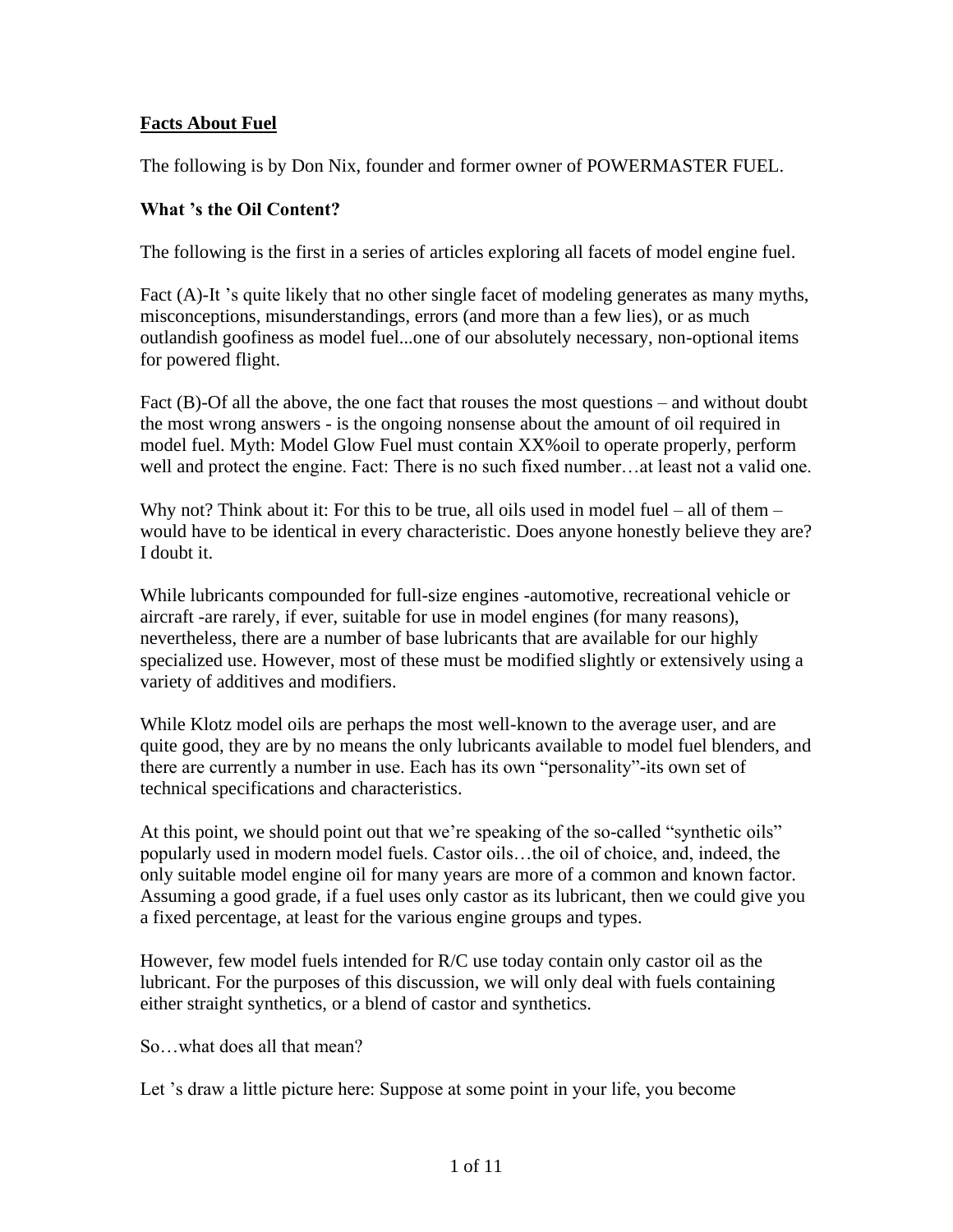concerned about living a long and healthy life, so you decide to consult a doctor for advice as to how to accomplish this. When you come to the subject of food, you say, "Well, tell me, Doctor…if I want still to be healthy and virile at 90, how do I eat?" The good doctor replies, "M' boy, if you will eat two pounds of food a day, you'll be fine!" My guess is your response would be something like, "Well, what kind of food, Doc"? After all, no two are exactly alike…is that two pounds of lettuce or two pounds of pork chops?" If he replied, "It doesn't matter, just if you eat that two pounds every day, you'll probably outlive your kids." My bet is that you'd run, not walk, out of that quack's office!

Why, then do we blindly follow someone 's Word From On High when they say (in words engraved on stone tablets), Thou shalt use no fuel that does not contain XX% oil." It makes absolutely no sense to me, nor do I think it will to you, if you just stop to think about it. All foods are different; so, are oils.

If that 's true, why do the instructions with my engine specify a fixed percentage of oil? Simple - to protect himself or herself. All engine manufacturers have been burned (figuratively and literally) in recent years by "bargain priced" fuels containing either inferior oils, or insufficient amounts of oils. Everyone that I've talked to will admit off the record that they know that fuels containing good oils won 't need as much as their instructions say. But they also say they know they have no control over that, so they are going to print a high number, in hopes that amount of even a cheap oil will be enough. Frequently, it isn't.

So why not just put a lot of oil –at least 20% or more - in fuel and not worry about it? A lot of reasons…all good ones. For example:

1. Too much oil -any more than is necessary -makes the engine run crappy. Think about it: methanol burns; oil doesn't -or at least it shouldn't. (Some do, but that will be dealt with in another installment.) Common sense would tell us that the less oil (no burnable) we can safely use (to an irreducible minimum point, of course), the more methanol (burnable) we will have in our combustion chamber. More burnable ingredients = more power. One well-known magazine writer, with more than 50 years engine experience, tells me that in his experience, for every 1% oil removed from model fuel, the effect is about the same as adding 1% nitromethane. And it costs a lot less!

2. By the same logic, the less oil we use (to the predetermined minimum, of course), the less the oil is going to be dousing the glow plug element, and we should be able to achieve a lower, smoother idle.

3. Next to nitromethane, oil is the most expensive ingredient in model fuel. By not using an unnecessary amount of oil, especially if it 's just to satisfy some Great Guru's edict...the manufacturer can keep the cost of the fuel down, which puts a smile on all modelers' faces. Remember that even an additional 25 cents in manufacturing cost translates to an additional dollar…or more…at the retail level.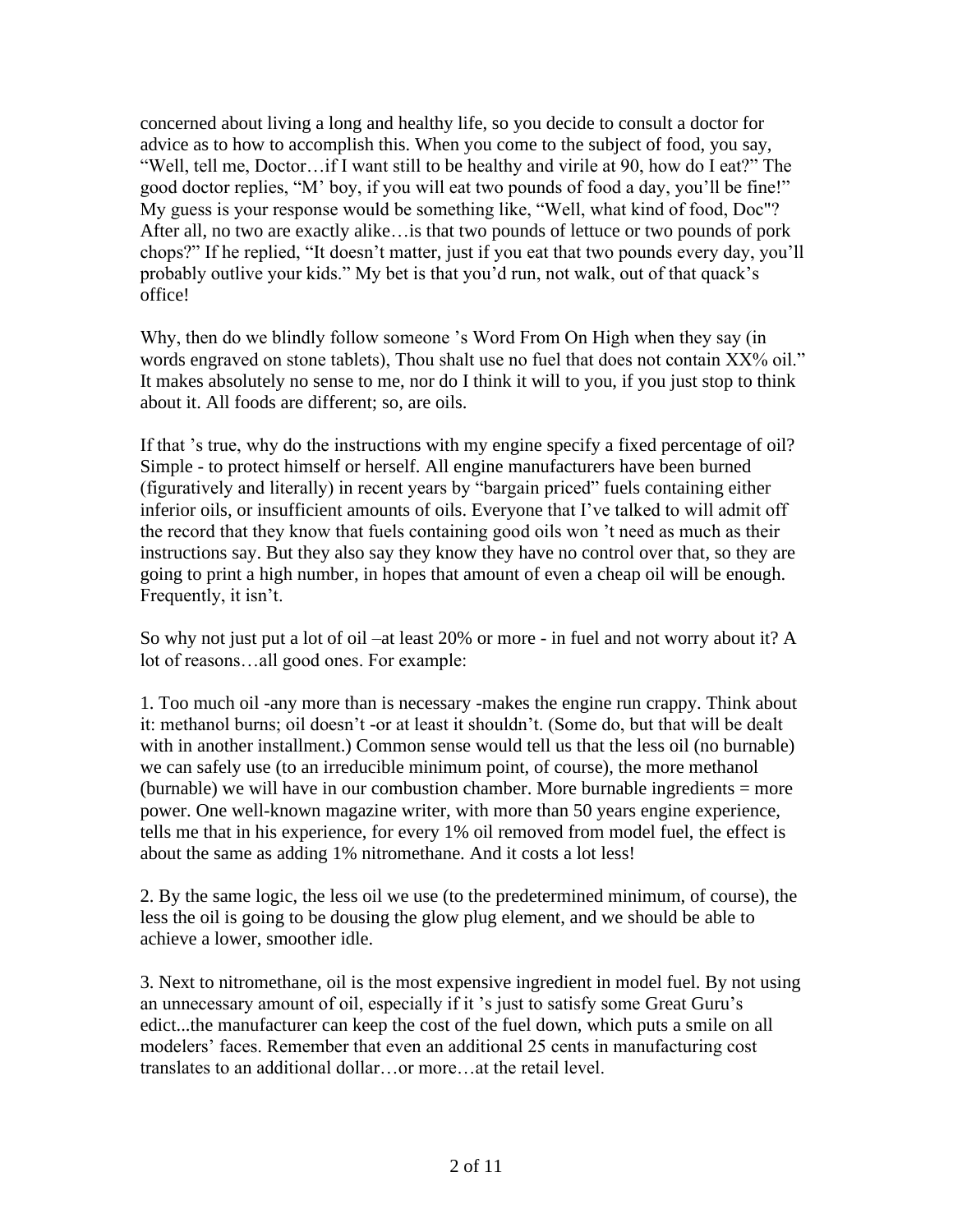So, what is the right amount?

It all depends…on what kind of oils, in what combinations, with what additives, etc. And for what use? Sport airplanes…Racing…Helicopters…Boats…Cars…Ducted Fan? What size engines? (As engine size increases, they need progressively less oil. Why? Simple mathematics. Surface area of the combustion chamber increases at about half the rate as the displacement increases.) Most people know that the big Tournament of Champions (T.O.C.) and Unlimited racing engines use oil in the 4% to 5% range.

Ducted fan and helicopter engines typically need more oil, 4-strokers less. It might be surprising to most airplane flyers to know that top competition model car engines use fuel with oil contents in the single digits, even though they are turning in the 40,000 -50,000 rpm range and have no fan in front to cool them! As matter of fact, they will hardly run on regular airplane fuel.

Next installment: Synthetic or Castor oil…Which is best?

The following is the second in a series of articles exploring all facets of model engine fuel.

## **Which Oil is Better - Synthetic or Castor?**

Before we get started on the subject heading, I 'd like to offer a couple more thoughts on last month 's subject, "What 's the Oil Content?" -- thoughts that have been remembered since writing the original column:

Many modelers who have been involved in the hobby for a long time, including those who've been away for years and recently returned, are very stubbornly remembering when model fuel just about had to contain something in the order of 25% oil -usually allcastor. They have a hard time dealing with the idea that virtually no one runs that much oil any more in modern engines.

The operative word here, of course, is "modern." The metallurgy in today's engines barely resembles that of a generation ago. The result, as far as model engines are concerned, is that the engines today simply don't require as much lubricant -not nearly as much. I will be quick to add that those running antique engines in Old Timer events should certainly continue to use the old-time formulas -no doubt about it.

In addition to vastly improved metallurgy, we must remember than manufacturing techniques barely resemble those from years ago, in many ways. Modern CNC machinery has made it possible to routinely and cheaply make 1 or 1 million parts all exactly alike.

Those of you who have come along in later years may be shocked to know that up until the advent of this new technology, every piston was hand fitted to every liner. There was no such thing as simply machining 1,000 pistons and 1,000 sleeves, picking one from each batch and having them fit.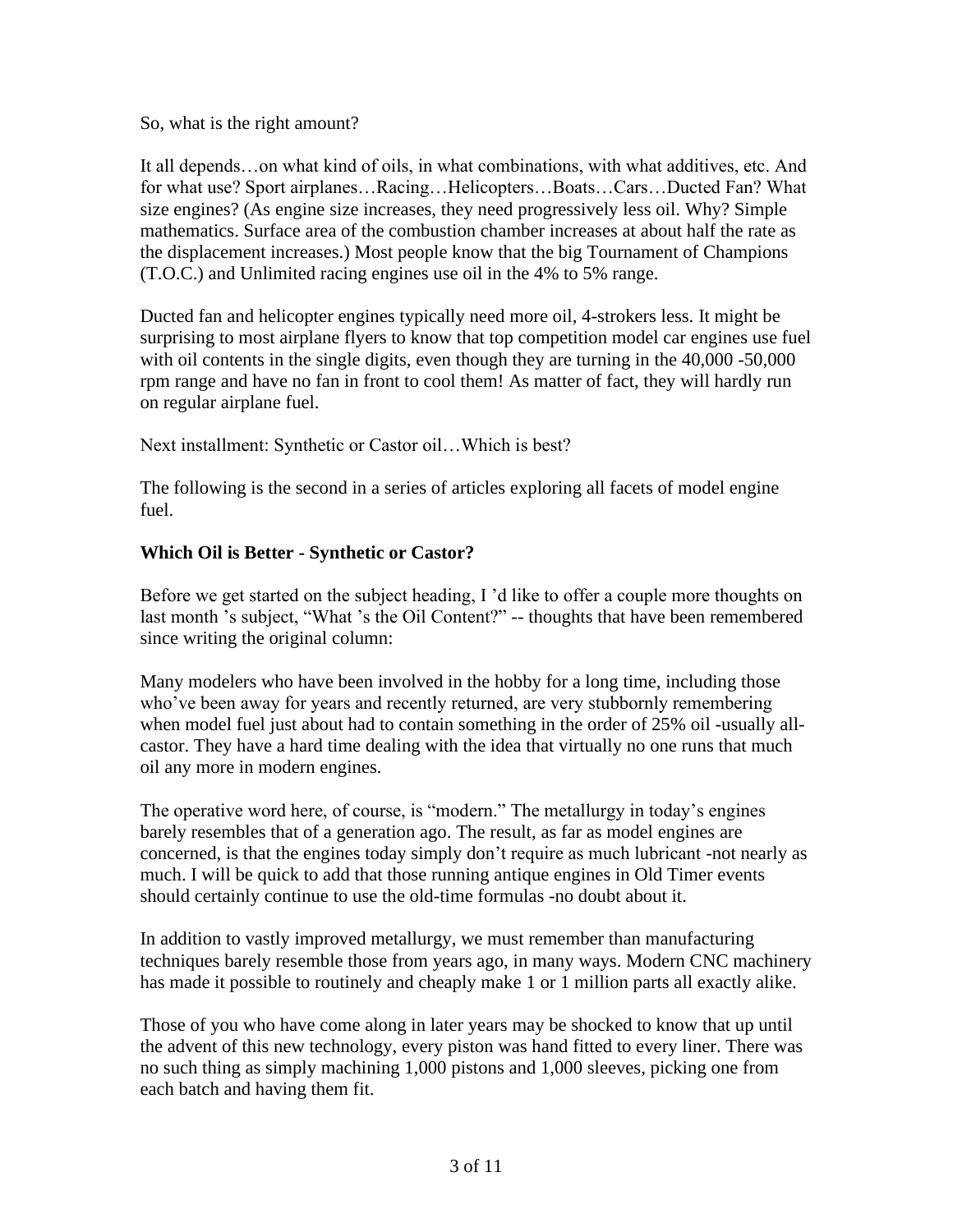The belief in those days that some engines of the same size and make were markedly hotter than others was no doubt true. We've read that in those days, a .29 for example, might vary from as low as an actual .26 to a .32 –some 23% more displacement! More closely controlled tolerances have resulted in the ability to use much different fuel than a generation ago.

The second thought on the subject of total oil content came from reading the operating instructions included with a new imported 4-stroke engine –the DAMO FS 218 twin. It recommends a fuel containing 94% methanol, 5% nitro and 1% castor oil! Clearly, this reinforces my point that "there ain't no such thing as a fixed percentage of oil content." Now--on to this month's subject.

Before we depart the subject of oil in model fuel, let's talk about a point that's argued vehemently all over the land - Which kind of oil is better –synthetic or castor? Each side has its very strong proponents, and each side is right...to a point. "Old-timers" tend to still favor an all-castor fuel, or at least one containing a liberal amount of castor oil. Modelers who have come to the hobby in the last 15 or 20 years have a strong affection for synthetic oils, or at least want their fuel to have mostly synthetics. Let's take a look at both types statistically:

I'd like to insert here that there is a "Chicken Little…The Sky Is Falling " rumor making the rounds of the Internet these days that the manufacturers of castor oil have recently changed their methods of making the product, and the castor oil we are getting now is either wholly or partially incompatible with methanol.

I have talked at some length with the "Head Techie " of one of the largest castor oil importers in the U.S., and I want to go on record as saying that, according to the best information I can find, this is total B.S. The Head Techie laughed out loud when I told him what was going around. He said, "You know, there isn't much we do to the stuff. We press the oil out, filter it, grade it and package it. As far as I know, nothing has changed." It apparently started with one of the fuel manufacturers. For what reason, I have no idea, unless it's to help them promote their proprietary synthetics. Incidentally, I have read a response on the net from SIG, agreeing with the fact that it's nonsense.

So…there you have it. "You pay your money and take your choice." It's a little better than that, and the obvious answer is use a combination of the two, in proportions that will come nearest to enjoying the benefits of each, while minimizing the adverse characteristics.

A few years back, the modeling community was in a synthetic oil frenzy, and the swing was toward all-synthetic fuels. Happily, at least in this writer's opinion, we've seen a very noticeable swing back toward the center, with the majority seeming to prefer a synthetic/castor blend. We think this makes sense, and many years experience proves it.

The most frequent comment I hear from lovers of all-synthetic fuels is, "Brand XX leaves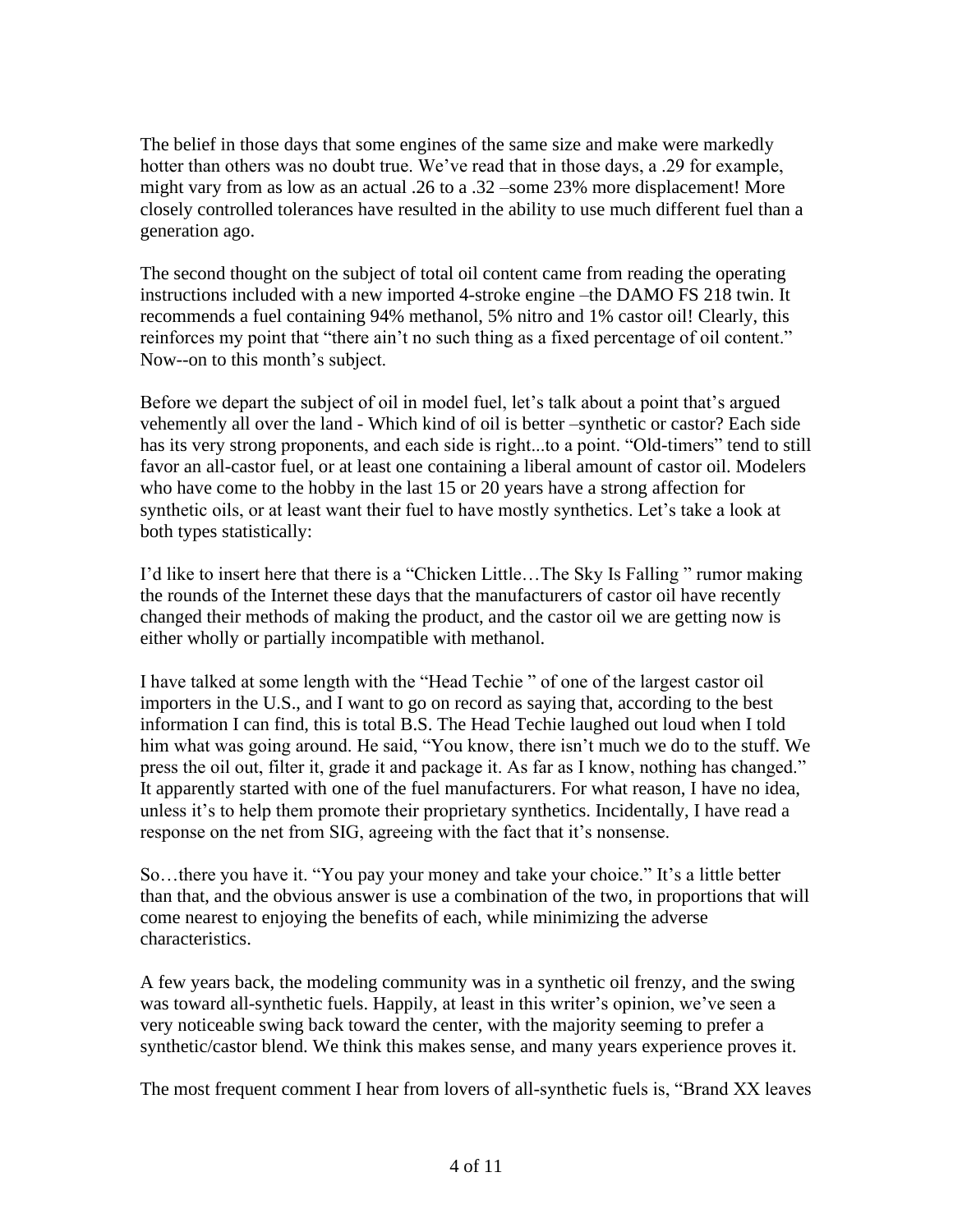a lot less oil on my model." My response to that is, "Doesn't that bother you? If you don't see much oil on your model after flying, that tells you one of two things or both: Either there wasn't enough oil in there in the first place, or the oil is burning off with the methanol. Neither is good. There's no way oil can burn off and properly lubricate at the same time." This is usually met with a puzzled look, then one of the light dawning, having just realized something they never thought of before. Oil residue in model engines is a natural as barking is to a dog. We must learn to live with it.

As an aside, not long back a friend sent me a copy of an article published in a European model magazine. In one part, the writer stated, "The Americans are the only ones rich enough and dumb enough to use synthetic oils." Perhaps overstated just a bit, but it has some validity.

There a couple of types of engines that do require an all-castor fuel, or at least one with a considerably higher castor content than most others. One would be the Fox ringed iron piston type, and the other would be the small Cox engines, because of their rather unique ball-and-socket connecting rod-to-piston design.

Pattern flyers traditionally prefer an all-synthetic fuel, for a couple of reasons, I think. One is the fact that pattern flyers practice a lot, hour after hour after hour. That much use, plus the tuned pipe setup that is almost universal with them probably, tends to cause a greater problem with varnish and carbon buildup than in sport types. (At the risk of bombarded, I also think it 's largely a state of mind." Joe Champion uses all-synthetic, so that's what I 'm going to use.")

The other area where we have seen all-synthetic fuels gain in popularity in recent years has been with model helicopters, probably for the same reasons. Also, the trend toward 30% nitro fuel for serious competition has led to using a lower viscosity lubricant, and, as shown in the comparison charts above, this necessarily dictates using synthetics.

Next installment: Nitromethane –the "mystery" ingredient.

The following is the third in a series of articles exploring all facets of model engine fuel.

### **Nitromethane, the Mystery Ingredient?**

Nitromethane everybody knows it's there, but few, it seems, really know much about it. Although most seem to know at least vaguely that's its primary purpose is to add power, we still get an occasional call or letter asking, "Why do you use it in model fuel?" At best, there is much misinformation regarding this somewhat exotic ingredient. Let's see what we can do to clear some of it up.

Nitromethane is just one of a family of chemicals called "nitroparaffins." Others are nitroethane and 1-nitropropane and 2-nitropropane. Nitroethane can be used successfully in small quantities. (Top fuel drag racers, which generally run on straight nitromethane, sometimes add a little in hot, humid weather to prevent detonation.) At one time,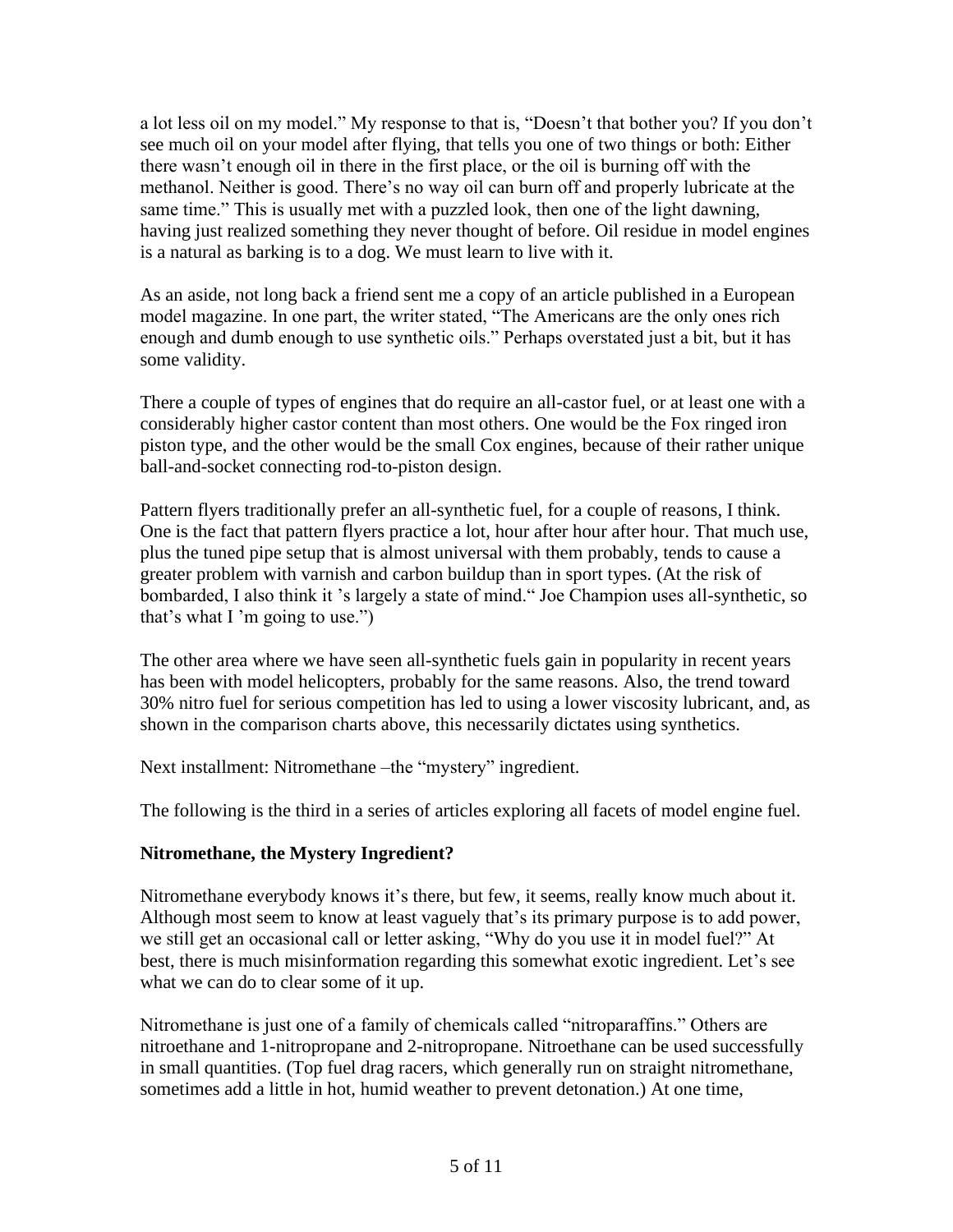nitroethane was only about half as expensive as nitromethane, but its cost now is so nearly the same, using it to lower cost is hardly worth the trouble. Neither of the nitropropanes will work in model engine fuel. Incidentally, nitromethane is made from propane, in case you didn't know (and I'll bet you didn't).

Yes, NITRO = POWER! But there are conditions and contingencies. First of all, it doesn't add power because it's such a "hot" chemical. Not at all. This may come as a surprise to most readers, but the methanol (methyl alcohol) in the fuel is by far the most flammable ingredient...Nearly twice as flammable as nitromethane. As a matter of fact, if nitro were only 4 degrees less flammable, it wouldn't even have to carry the red diamond "flammable" label!

In actuality, nitromethane must be heated to 96 degrees F. before it will begin to emit enough vapors that some sort of spark or flame can ignite them! (I demonstrated this not long ago to a friend by repeatedly putting a flaming match out in a lid full of nitro. I might add that he insisted on standing about 20 feet away during the demonstration.)

So, how does it add power? We all know (I think) that although we think of the liquid part substance we put in fuel tanks (in our automobiles or model airplanes) as the fuel, in truth, there is another "fuel," without which the liquid part would be useless. Remember what it is? Right…just plain old air (in reality, the oxygen in the air).

Every internal combustion engine mix's air and another fuel of some sort…in our case, a liquid...glow fuel. The purpose of the carburetor is to meter those two ingredients in just the right proportions, and every individual engine has a requirement for a specific proportion of liquid fuel and air. Try to push in too much liquid without enough air, and the engine won 't run at all. That's the purpose of the turbocharger on full-size engines…to cram in a lot more air than a simple carburetor or fuel injection system can handle.

Now, suppose we were to find a way to run more liquid through our model engines without increasing the air supply? That would add power, wouldn't it? Well, guess what, we can! An internal combustion engine can burn more than 2 1/2 times as much nitromethane to a given volume of air than it can methanol. Voila! More Power! That 's how it works, and it isn't all that complicated. Nor do we have to spend a lot of time thinking about it during a normal day's sport flying.

However, there are some factors we do need to consider. As a practical matter, virtually all our everyday sport flying can be done on model fuel containing from 5% to 15% nitromethane. If you're flying something like a trainer or a Cub or similar model, there's probably no reason why 5% won't work perfectly well. Need a little more power? Move up to 10% or 15%. In most of our sport engines today, I really wouldn't recommend going any higher than that. It probably won't hurt anything, but it won't do you much good, either.

We sell more 15% fuel than any other single blend, and for good reason. Most of the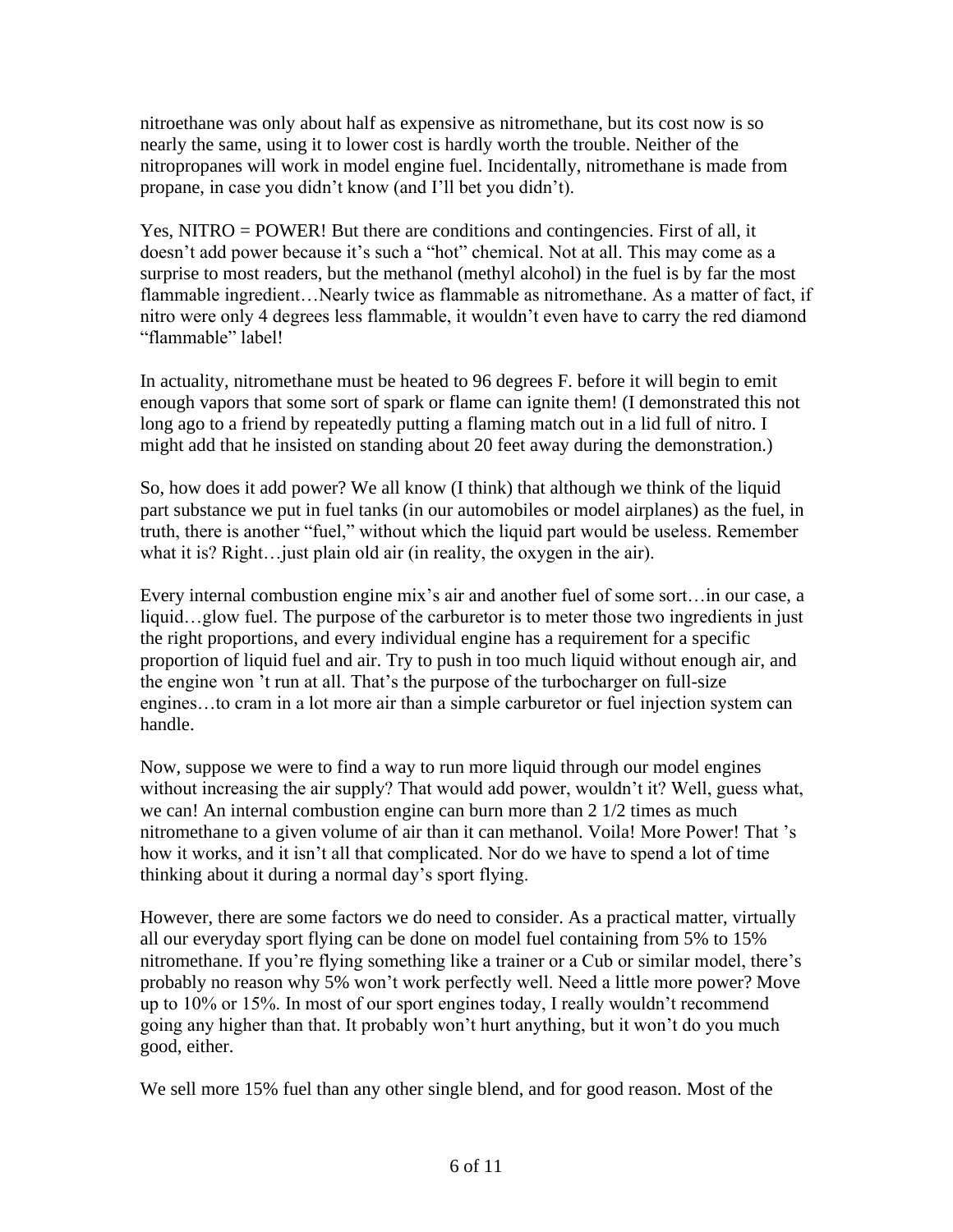popular engines on the market today are built to run on something very near that blend. Typically, European engines will successfully run on lower nitro blends, because they are built to do so. Why? In Europe, nitro can cost between \$150 to \$200 a gallon! Reason enough?

Nitro does more than just add power. It also helps achieve a lower, more reliable idle. One good rule of thumb for checking to see if an engine needs a higher nitro blend is to start the engine, let it warm up for a few seconds, set throttle to full idle and remove the glow driver. If it drops rpm, move up to a 5% higher nitro blend. If there is no discernible drop, you should be fine right where you are.

One of the most popular misconceptions is that by adding substantial nitro, the user will immediately achieve a huge power jump. Just ain't so. Most will be surprised to learn that in the 5% - 25% nitro range, you will probably only see an rpm increase of about 100 rpm static (sitting on the ground or on a test stand) for each 5% nitro increase. In the air, it will unload and achieve a greater increase, and it will probably idle better, too.

My pet rule is this: If you have a model that's doing well, but just isn't quite "there" power wise, go up 5% in nitro. If that doesn't do it, you need a bigger engine, not more nitro!

Most of our popular sport engines in use today aren't set up to run on much more than 15% or 20% nitro. Increasing the nitro has the effect of increasing the compression ratio, and each specific engine has an optimum compression level. Exceed it and performance will probably suffer, not gain, and the engine will become much less "user friendly."

High performance racing engines, for example, are tuned entirely differently in compression ratio, intake and exhaust timing etc., and are usually intended to run on much higher nitro blends. One exception, of course, is racing engines used in certain international and world competition (FAI). By the rules, these engines are not allowed to use any nitro at all, and they go just as fast as those that run on 60 or 65%! The first question that comes to mind, then, is, "Why aren't all engines designed to run on no nitro, so we can all save a lot of money?" Ask any of the world-class competitors. Those engines are a serious bitch to tune and run and are not user-friendly! In fact, they are well beyond the skill levels of most average flyers. There's a price to everything.

Another statement we read or hear frequently is that nitromethane is acidic and causes corrosion in engines. It isn't acidic, and the manufacturers say it doesn't happen, it can 't happen. However, at least one noted engine expert and magazine writer insists that it does. Flip a coin. (I once asked Dave Shadel, 3-time World Pylon Champion, and a fellow who works on more high-performance engines than anyone I know, how frequently he encounters rust in engines that have been using high nitro blends. His answer? "Never.")

Why does nitro cost so much? While I have no clue as to the cost of manufacturing, other than it takes a multimillion-dollar investment in a large refinery to produce it, there is one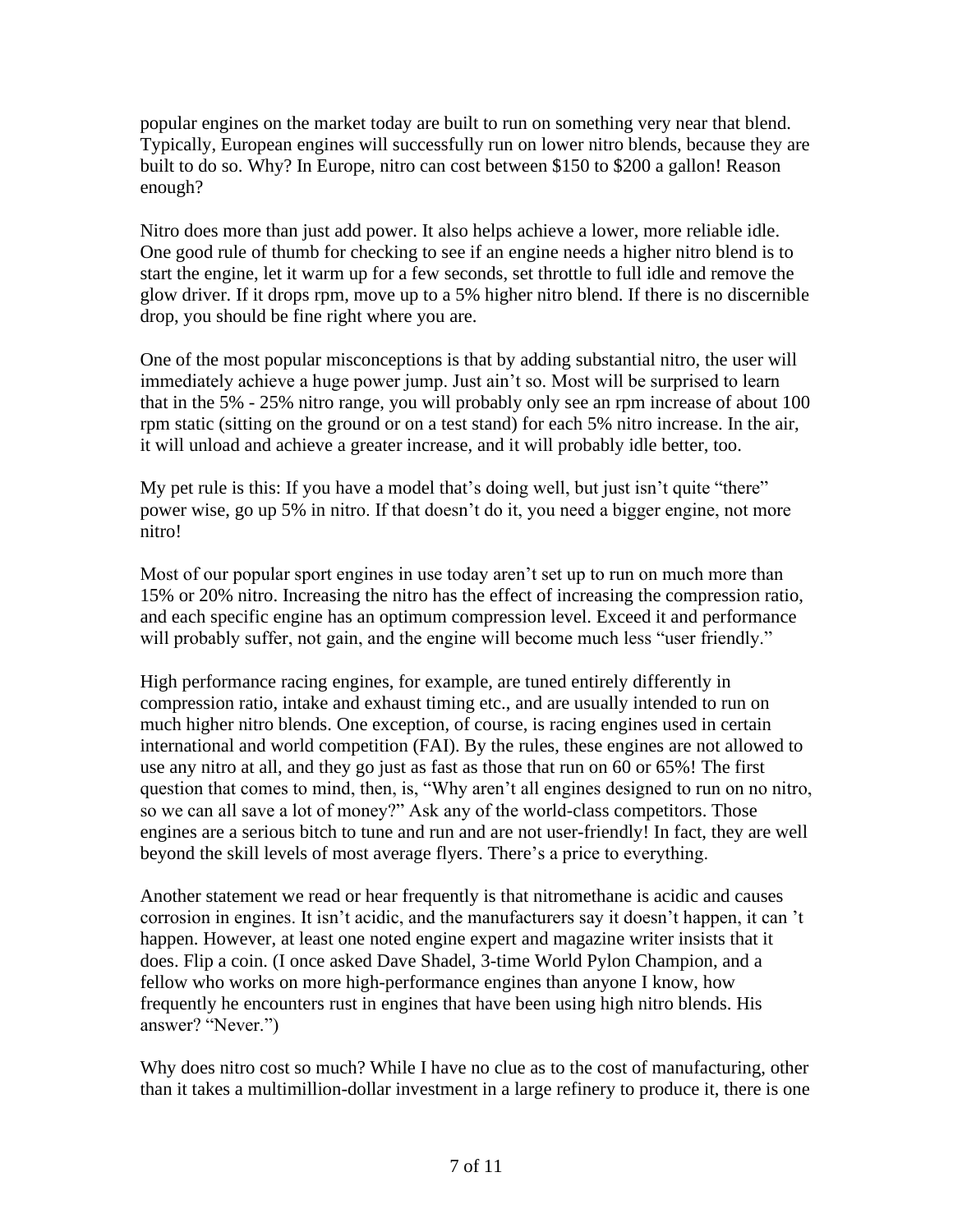pretty good reason. There is only one manufacturer of nitromethane in the Western Hemisphere. Figure it out for yourself.

Also (and this will come as a big surprise), our hobby industry only consumes about 5% of all the nitromethane produced: and full-size auto racing about another 5%or so. This means we have no "clout" whatever, and simply must pay the asking price. Where does the rest of it go? Industry. It 's used for a variety of things, a solvent for certain plastics, insecticides, explosives (yes, it was an ingredient in the Oklahoma City bombing) and I'm told it 's an ingredient in Tagamet, a well-known prescription ulcer medication (no wonder that stuff is so expensive!). Please note that while nitromethane is an ingredient in making some explosives, under normal use, it, is not explosive. Remember, the guy used fertilizer, too.

Hardly a month passes that someone doesn't call to ask, "I hear more nitro will make my engine run cooler. Is that true?" Nope. The higher the nitro content, the higher the operating temperature. Fortunately, in most of our sport engines, the difference in operating temps between 5% and 10% is negligible, and there are lot of other factors (proper lubrication, etc.), that are much more important.

Finally, remember in the beginning of this, we said that nitro adds power because we can burn more of it than we can methanol, for a given volume of air? This also means that the higher the nitro content of the fuel, the less "mileage" (or flying time) we will get. In a typical .40 size engine using 15% nitro, we can usually get a minute to a minute and a half flying time for every ounce of fuel. The Formula 1 guys are lucky to get 2 minutes out of an 8 oz. tank!

What 's the practical side of this? If you go to a higher nitro blend, be sure to open your needle valve a few clicks and reset before you go flying. Otherwise, you'll be too lean, and could hurt your engine. Conversely, if you drop to a lower nitro blend, you'll have to crank 'er in a little.

Next Installment: 2-Stroke vs. 4-Stroke Fuels - Is there really a difference?

## **2-&4-Stroke Fuels?**

The following is the fourth in a series of articles exploring all facets of model engine fuel.

Well, what do you think? Is there really a difference, or is this merely a big hype by the fuel manufacturers to sell more products? Let's see a show of hands - ah, yes - about evenly divided. Well, let's explore the facts.

Fact: Most 4-stroke model fuels contain less oil than comparable 2-stroke fuels. The most common response to this is, "But 4-stroke engines have more moving parts, they should need more oil, not less!" Well, that sounds reasonable, but it doesn't stand up under close examination. The number of moving parts has nothing to do with it. What is important? Think about it.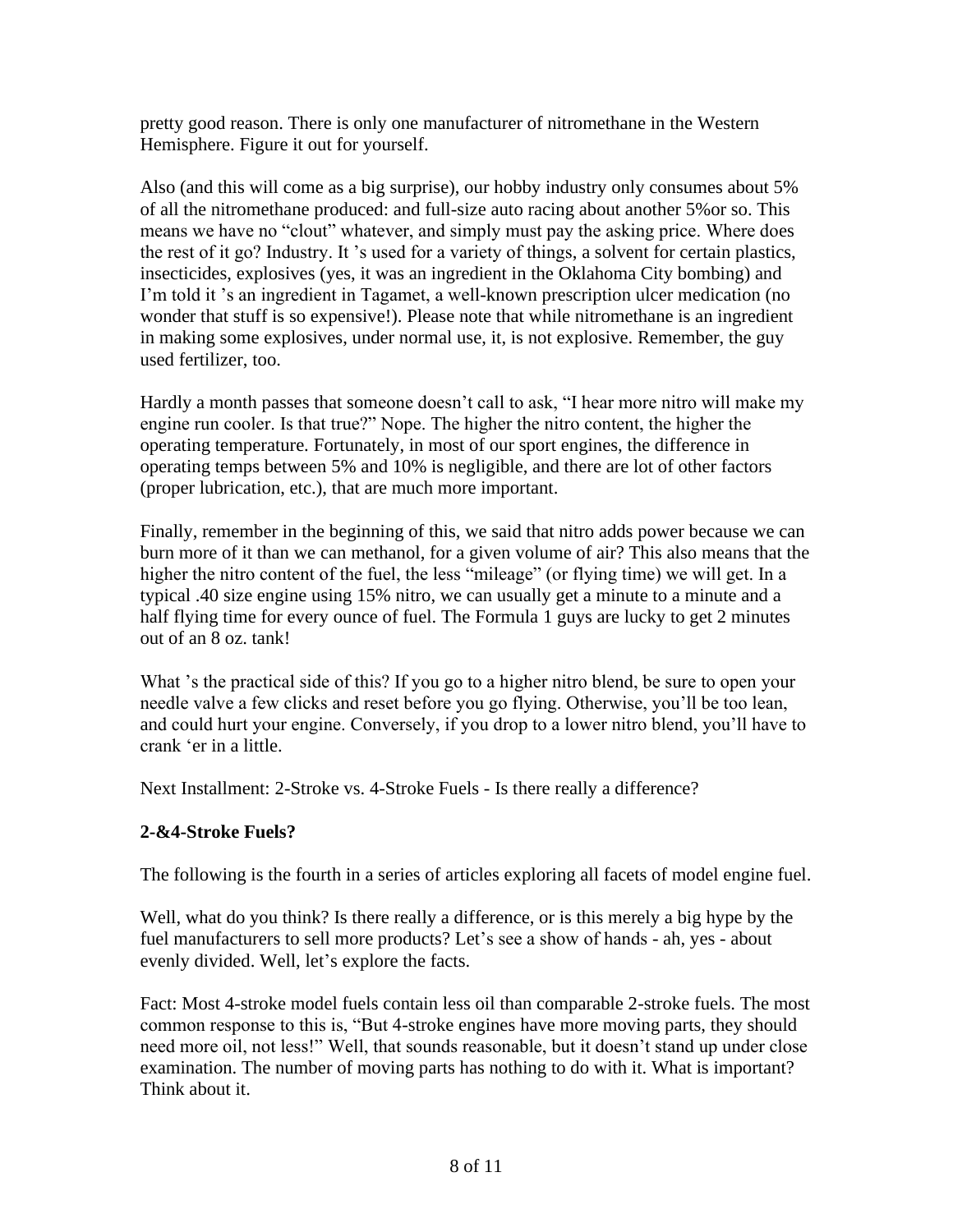Fact: With rare exceptions, 4-stroke engines run at substantially slower RPMs than a comparable 2-stroke engine, most in the under 10,000 rpm range vs. 12,000, 13,000 or more for a typical 2-stroke of the same size. They are engineered to deliver maximum power at slower RPMs, with bigger props. What does this have to do with it? One of the main factors used in determining the proper oil content of fuel is heat. To use the wellworn term, it doesn't take a rocket scientist to figure out that the more slowly an engine turns, the less heat it generates from friction. If you don't believe that, rub your palms together slowly, then as fast as you can. So, lower RPMs = less heat = less need for oil.

Fact: 4-stroke engines only fire every other stroke, vs. every stroke by a 2-stroke engine. Firing, or combustion, burns fuel, which creates heat. Logically, it may be deduced that if there is fire in the chamber only every other stroke, the engine has time to cool off a bit between combustion cycles. Let's take that a little further. Using a hypothetical 4-stroke engine turning  $10,000$  rpm = 5,000 combustion cycles per minute, vs. a hypothetical 2stroker turning 13,000 rpm, with the same number of combustion cycles per minute, the gap widens. The 2-stroker has 160% more combustion cycles than the 4-stroker. Even though this is partially offset by the fact that at least some 4-strokers have a higher exhaust gas temperature, the message is clear: 4-strokers remain cooler, and need less oil.

Fact: Oil doesn't burn (or shouldn't) methanol does. Using a little logic, we arrive at the conclusion that a properly made 4-stroke fuel will deliver better performance than a 2 stroke fuel in the same engine. Why? Remember…the 4-stroker is only firing every other stroke. This results in the plug element wanting to cool down between strokes, resulting in a "colder" plug. Excess or unnecessary oil, constantly dousing the element, is going to make it more difficult to achieve a slow, smooth idle. Those who contend that, "Well, using too much oil can't hurt anything" are wrong. In addition to causing undue friction in the engine, keeping the metal parts from properly mating, etc., too much oil in 4-stroke fuel is constantly trying to cool a plug element that is already having problems. Sort of like pouring a bucket of cold water on a poor guy whom is already shivering. Again, since oil doesn't burn, it's doing nothing to help us develop power; it simply lubricates and goes right out the exhaust and all over everything. However, suppose we don't put unnecessary oil in the fuel, and replace it with methanol, which does burn. Well, what do you know, greater top end power! Hey, I think we're on to something here! Remove unnecessary oil from 4-stroke fuel, and we get a "twofer " Two benefits for the price of one, a slower, more reliable idle plus greater top end power!

Conclusion: For reasons that should be clear above, a properly blended 4-stroke fuel should deliver better all-around performance in a 4-stroke engine than a regular 2-stroke fuel in the same engine.

While it's not going to actually harm anything to run 2-stroke fuel in a 4-stroke engine, never, ever run 4-stroke fuel in a 2-stroke engine. It's not going to have enough oil. Now, for those of you will say that you have done it with no problems, I'll agree. If you have a real good ear and keep the needle valve "fat" (rich), it will probably work just fine. But the official word is DON'T! It reduces your margin of error unacceptably.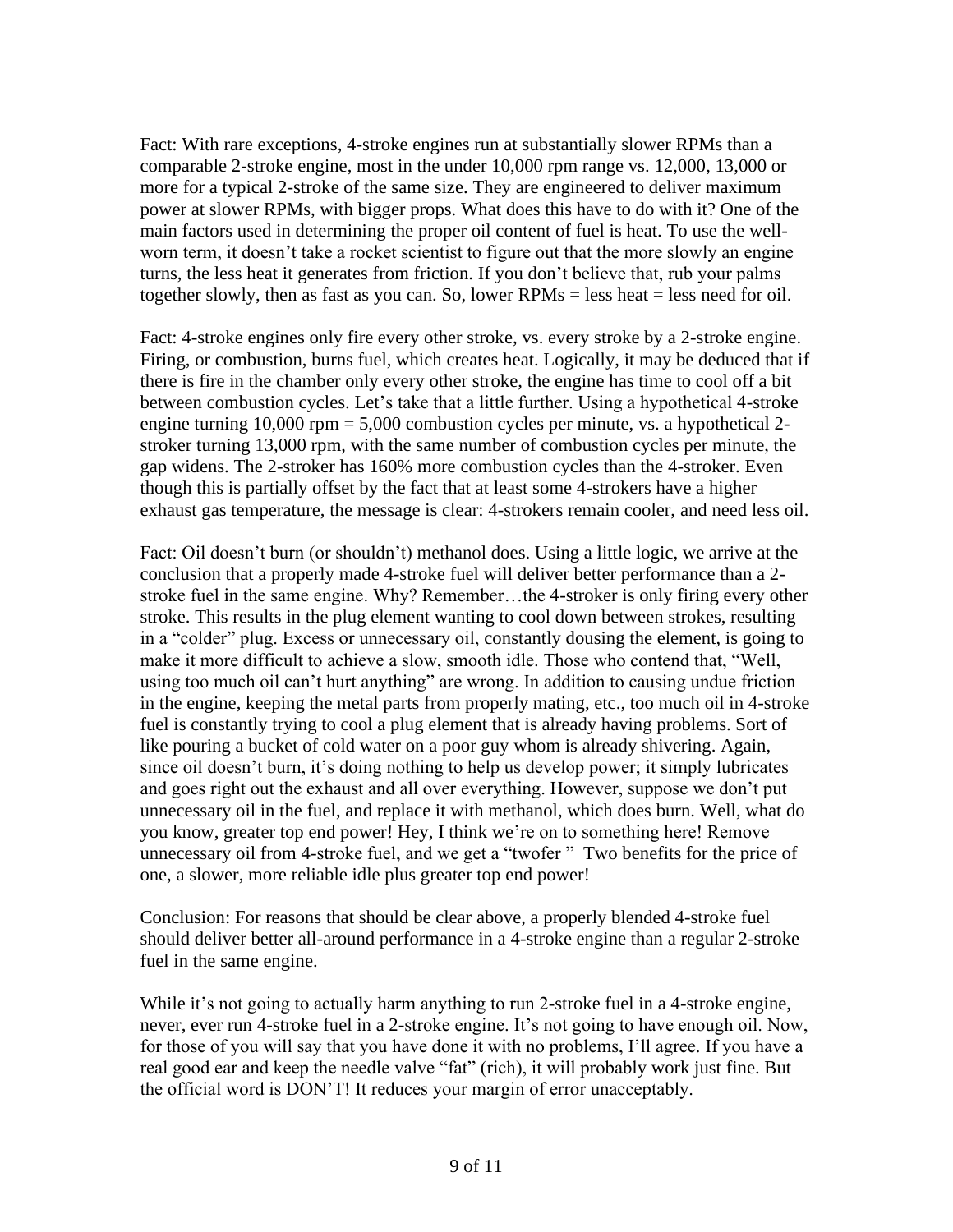Finally: Because engine manufacturers have been burned in recent years by some fuel makers' attempt to lower the cost of their products by using either too little oil or a cheap grade, most manufacturers today are recommending that you run a 2-stroke fuel only in their 4-stroke engines. Or they will specify what would seem to be abnormally high oil content (and it probably is). Who could blame them? Since they know they have no control over the oil used in someone else 's fuel, they 're just trying to cover their fannies. So would I.

Note: I believe it 's commonly known that the manufacturers of YS engines, among the most powerful 4-stroke engines available, mandate that only fuels containing oil contents in the normal 2-stroke range be used. Their engines are unique, and the manufacturer's recommendations should be followed, although, as with anything, there are exceptions.

Next Installment: Storing fuel for maximum shelf life.

## **Storing Fuel for Maximum Shelf Life**

The following is the fifth, and last, in a series of articles exploring all facets of model engine fuel.

Readers are invited to contact Don directly via e-mail – [FLYERDON@aol.com](mailto:FLYERDON@aol.com)

During the Q&A part of countless "Dog & Pony Shows " at hobby clubs all over the U.S., one of the frequently asked questions is, "What's the shelf life of fuel?" The answer is both simple and easy. Properly stored, model engine fuel will last almost indefinitely. So, what constitutes "properly stored"? Let's look.

Contrary to many things you might have read or heard, just about the only thing that adversely affects model fuel is the absorption of moisture from the air. Keep the air away from it, and your fuel will likely be potent longer than you are! Methanol the major ingredient in model fuel is hygroscopic. This means it's virtually 100% soluble in water and absorbs moisture from the air like a vacuum cleaner sucking up dirt.

Most modelers have no idea how rapidly this can and does happen, and tend to be rather skeptical about the idea. Let me paint a picture for you. Almost everyone has spilled a little fuel on the top of their fuel can in their flight box. If so, you've no doubt noticed that the shallow film of raw fuel takes on a cloudy, milky look. What you are seeing is the methanol sucking moisture right out of the air. Since the quantity of fuel is thin with a lot of surface area, the absorption is rapid. The water won't mix with the oil and the fuel turns cloudy. Just remember how quickly this happens, almost immediately, and it might give you an idea of just how quickly your fuel can be ruined if you leave the cap off, allow a vent tube to remain open, etc.

The wide surface area relative to the quantity of the fuel exposed is disproportionate, of course, to leaving the cap off the fuel jug, but I think you get the idea. In humid